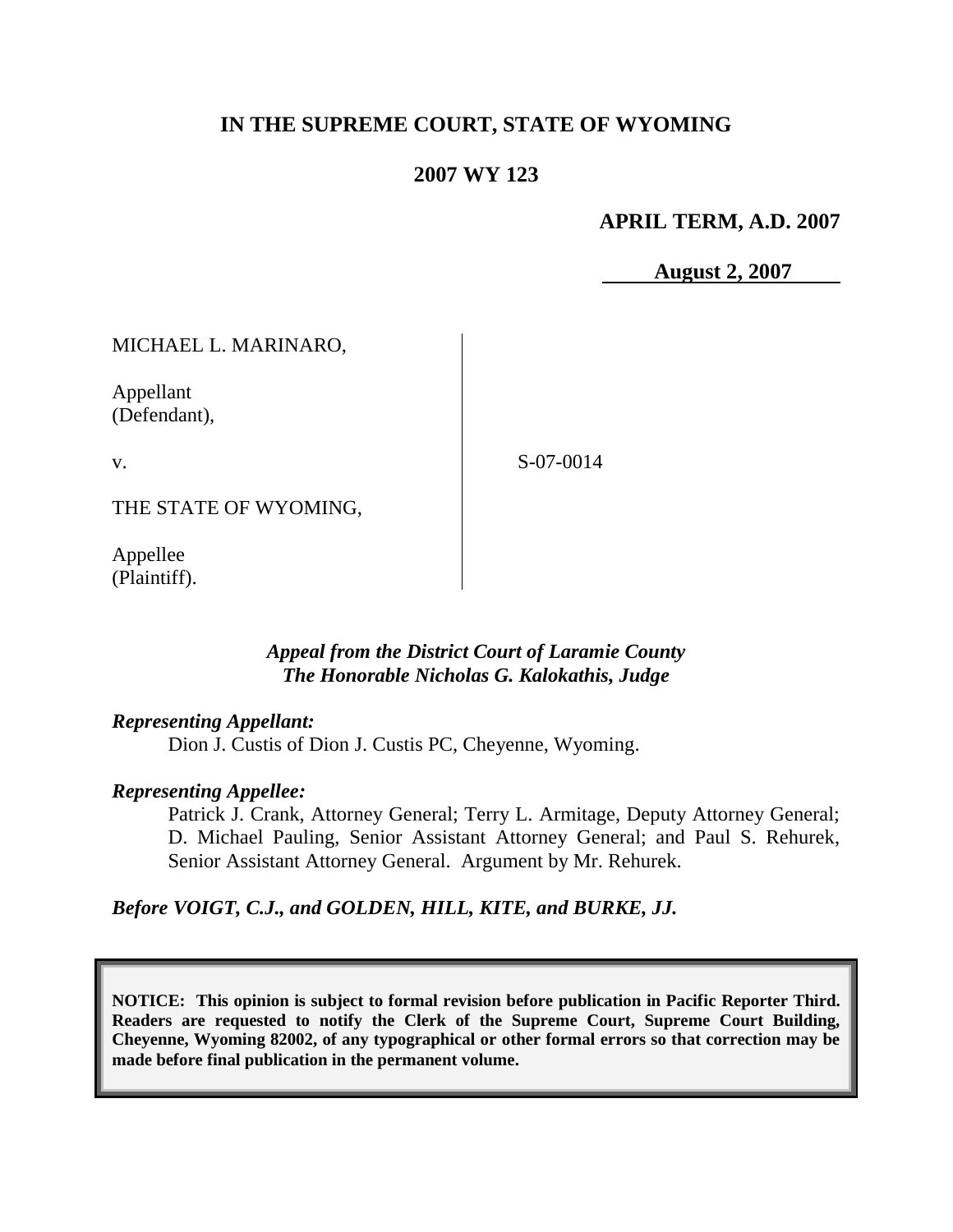## **VOIGT, Chief Justice.**

 $\overline{a}$ 

[¶1] The appellant appeals his conviction for possession of marijuana with intent to deliver.<sup>1</sup> The issue presented is whether the district court abused its discretion or erred as a matter of law in denying the appellant's motion to suppress the evidence found in his car during a traffic stop. We affirm because the appellant voluntarily consented to the search of his car.

## **FACTS**

[¶2] At about 1:00 p.m. on August 29, 2005, a Wyoming Highway Patrol trooper "clocked" an eastbound vehicle at 77 m.p.h. in a 75 m.p.h. zone on Interstate 80 in Laramie County, Wyoming. As the trooper turned around to pursue the vehicle, he saw it pass a semi-truck and move into the right lane without signaling the lane change. The trooper stopped the vehicle and informed the appellant, who was the driver and alone in the vehicle, that he had been stopped for speeding and for failing to signal a lane change. In response to a request that he produce his driver's license, vehicle registration, and proof of insurance, the appellant, who exhibited a high level of nervousness, handed the trooper a rental agreement, showing that the car had been rented in San Francisco and was to be dropped off at the airport in Denver.

[¶3] The trooper noticed a small cosmetics bag on the front seat and a black overnight bag on the back seat. The trooper asked the appellant to accompany him to his patrol car, where he explained to the appellant that he was going to write him warning tickets for the two traffic violations. He then asked the appellant for permission to ask him some questions while he wrote the tickets, to which the appellant consented. The two men then engaged in a conversation that lasted about four and one-half minutes. The trooper asked the appellant about his travel plans, to which the appellant responded that he was driving to Denver to visit friends for a few days and then he would drive back to San Francisco. They also discussed various equipment in the patrol car, the appellant's job, and the fact that the trooper's brother lived in Denver.

[¶4] After issuing the warning tickets, the trooper returned the appellant's driver's license and rental agreement, and told him he could go and to "have a safe trip." The appellant then got out of the patrol car and began walking back towards his rental car.

<sup>&</sup>lt;sup>1</sup> The appellant appeals from a "Judgment and Sentence of the Court" that was filed on November 20, 2006. The record on appeal, however, also contains an "\*\*Amended\*\* Judgment and Sentence of the Court" filed on December 8, 2006, and a "\*\*2nd Amended\*\* Judgment and Sentence of the Court" filed on February 7, 2007. In their briefs, neither party mentioned these amended documents, the continued vitality of the original judgment and sentence, or the appellant's failure to appeal from the latter documents, so we will proceed under the assumption that no issues of mootness, appealable order, or jurisdiction exists. Nevertheless, in detailing the procedural history of a case, counsel on appeal should explain such filings, rather than leaving them to our guesswork.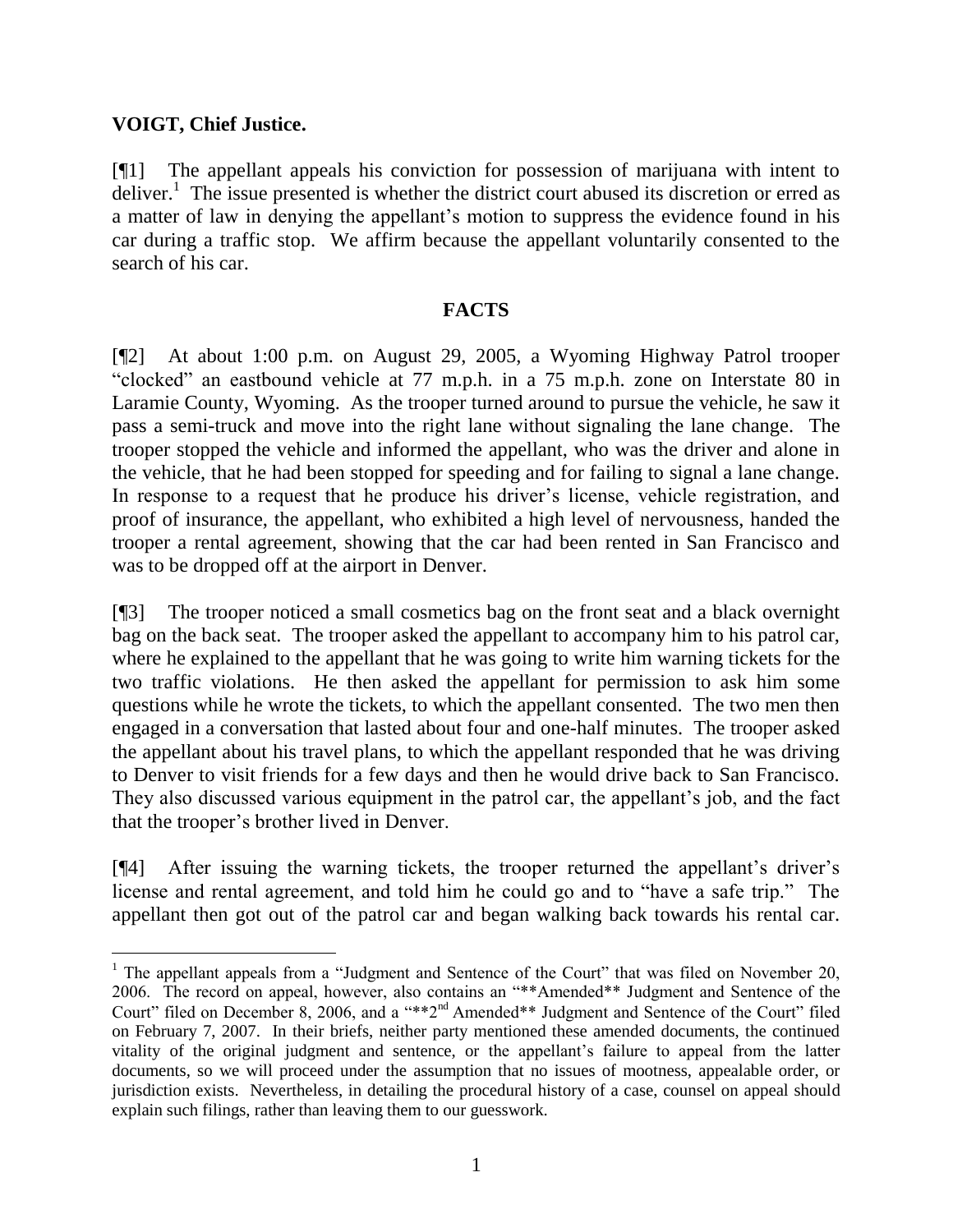The trooper radioed for the assistance of a canine unit, and then re-approached the appellant as he reached his car. The trooper asked the appellant if he could ask him more questions, to which the appellant assented. The trooper then asked the appellant more detailed questions about his travel plans. The appellant repeated that he was going to visit friends in Denver, but this time he told the trooper that he would be flying back to San Francisco. The trooper noticed that the appellant was tense, his face was sweating, and his hands were shaking. In response to the trooper's inquiry about these signs of nervousness, the appellant explained that they were caused by the patrol car's red lights.

[¶5] The trooper then asked the appellant if there was anything in the car he should know about, such as guns, drugs, large amounts of cash, marijuana, methamphetamine, heroin, or cocaine. When the appellant denied having any such items, the trooper asked if he could search the car. The appellant consented and began opening the car's doors for the trooper. He then offered to, and did, open the trunk. The trooper observed two medium-sized cardboard boxes, taped shut, in the trunk. The appellant almost immediately admitted that the boxes contained marijuana, and he was arrested.

[¶6] After waiving a preliminary hearing and being bound over to district court for trial, the appellant filed a motion to suppress all evidence stemming from the search of the rental car. At the hearing of that motion, the trooper testified to the facts set forth above, and summarized as follows the circumstances that made him suspicious of criminal activity on the appellant's part: (1) the appellant's abnormal level of nervousness did not dissipate as the traffic stop continued; (2) the one-way car rental was indicative of someone hauling drugs or other contraband when coupled with a return flight home; (3) although the appellant claimed that he had driven straight through from San Francisco to Wyoming over the preceding two days, it does not take that long to drive straight through to Wyoming; the missing time could be accounted for by the delay often experienced by drug couriers who must wait a certain amount of time after the car is rented and before the drugs are loaded into the car; (4) the appellant's luggage was on the back seat of the car and not in the trunk, indicating the possibility that there were drugs in the trunk that the appellant did not want to expose to the senses by repeatedly opening the trunk to access his luggage; (5) the appellant's story about driving to Denver to visit friends when he had just a couple days off work did not make sense; and (6) some of the appellant's answers to questions were unresponsive or evasive.

# **STANDARD OF REVIEW**

[¶7] We set forth our standard for the review of the denial of a motion to suppress in *Campbell v. State*, 2004 WY 106, ¶ 9, 97 P.3d 781, 784 (Wyo. 2004):

> When this Court reviews a district court's decision on a motion to suppress evidence, we do not disturb the district court's findings on factual issues unless they are clearly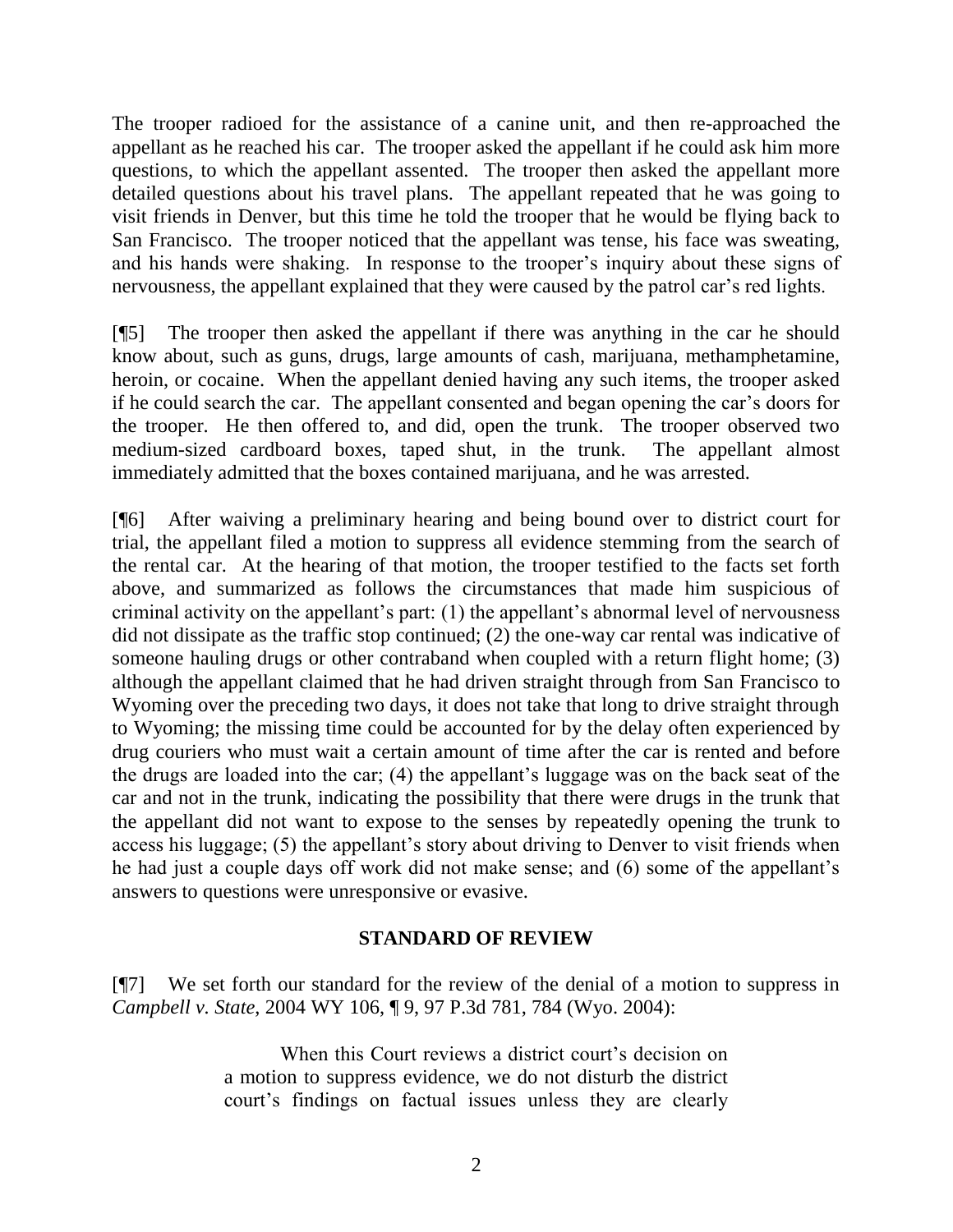erroneous. *Meek v. State*, 2002 WY 1, ¶ 8, 37 P.3d 1279, ¶ 8 (Wyo. 2002); *McChesney v. State*, 988 P.2d 1071, 1074 (Wyo. 1999). The evidence is viewed in the light most favorable to the district court's determination because the district court conducts the hearing on the motion to suppress and has the opportunity to assess the credibility of the witnesses, weigh the evidence, and make the necessary inferences, deductions, and conclusions. *Id*. "When the district court has not made specific findings of fact, we will uphold its general ruling if the ruling is supportable by any reasonable view of the evidence." *Meek*, ¶ 8 (quoting *Frederick v. State*, 981 P.2d 494, 497 (Wyo. 1999)). However, the issue of law—whether an unreasonable search or seizure has occurred in violation of constitutional rights is reviewed *de novo*. *Damato v. State*, 2003 WY 13, ¶ 7, 64 P.3d 700, ¶ 7 (Wyo. 2003). *See also Meadows v. State*, 2003 WY 37, ¶ 14, 65 P.3d 33, ¶ 14 (Wyo. 2003); *Wilson v. State*, 874 P.2d 215, 218 (Wyo. 1994).

#### **DISCUSSION**

[¶8] We will begin this discussion by briefly noting that the appellant has neither preserved for appeal, nor has he presented to this Court a "precise, analytically sound approach when advancing an argument to independently interpret the state constitution," so we will analyze his contentions solely under the Fourth Amendment to the United States Constitution. *See Vasquez v. State*, 990 P.2d 476, 484 (Wyo. 1999). In that regard, we will further note that the United States Supreme Court held in *Muehler v. Mena*, 544 U.S. 93, 100-101, 125 S.Ct. 1465, 1470, 161 L.Ed.2d 299 (2005) that, during the course of a legal detention of an individual, law enforcement officers may pose questions to that person that are unrelated to the underlying purpose of the seizure and that are not independently justified by reasonable suspicion. Following *Muehler,* the Tenth Circuit Court of Appeals recently held that suspicionless questioning of a motorist by a law enforcement officer during the course of a traffic stop regarding weapons and contraband is not a Fourth Amendment violation so long as it does not extend the duration of the traffic stop. *United States v. Stewart*, 473 F.3d 1265, 1268-69 (10th Cir. 2007).

[¶9] Without much further ado, we will simply state that the hearing transcript and the videotape of the traffic stop establish quite clearly that (1) the appellant does not challenge the validity of the initial traffic stop; (2) the brief questioning in the patrol car did not extend the period of detention necessary to write out the warning tickets; and (3) the appellant consented to the questioning in the patrol car, he consented to the questioning after he exited the patrol car, and he consented to the search of his car.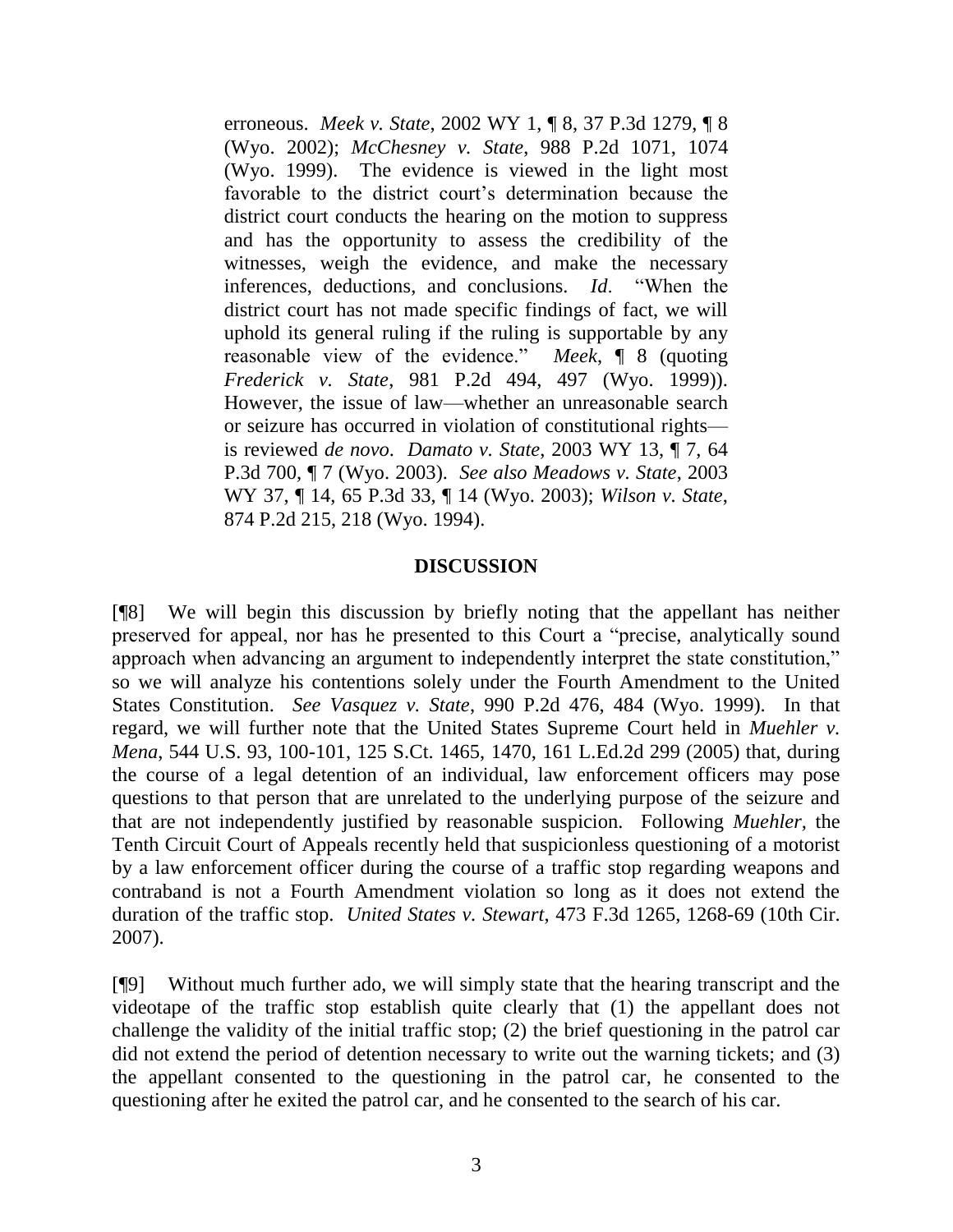[¶10] In examining the totality of the circumstances to determine whether these consents were voluntary, as we must do under *O'Boyle v. State*, 2005 WY 83, ¶ 60, 117 P.3d 401, 418 (Wyo. 2005), we look at such factors as the way the requests were phrased by the officer, whether the individual was told he could refuse the request, and the presence of other coercive factors.<sup>2</sup> Once again, we refer to the hearing transcript and the videotape of the traffic stop to point out that: (1) the entire traffic stop was very brief, with the initial traffic detention lasting only about six minutes; (2) the trooper's conduct throughout was professional, courteous, and completely non-coercive; and (3) all three consents given by the appellant—to the initial questions, to the subsequent questions, and to the search—were unhesitant and immediate.

[¶11] The "coercive factors" present during this traffic stop are the same "coercive factors" that are present at every traffic stop: an armed and uniformed officer, plus the flashing lights on the patrol car. If these factors were sufficient to invalidate the voluntariness of a consent, no consent would ever be voluntary. Neither can these factors, alone, be seen as proving that the person stopped did not feel that he was free to go. In the present case, for instance, the appellant knew that he was free to go because the trooper had told him he could go. His departure was not stopped by the uniform, gun, or flashing lights. It was stopped only by his consent to a non-demanding, relatively cordial request by the trooper to ask more questions. A reasonable person in the appellant's position at that time would have felt that he could have said "no" and proceeded on his way.<sup>3</sup>

[¶12] Our conclusion that the evidence in this case was discovered via the voluntary consent of the appellant obviates the necessity of determining whether the trooper independently had developed sufficient reasonable suspicion of criminal activity to pursue additional questioning and eventual search of the car.

# **CONCLUSION**

[¶13] The appellant does not contest the validity of the initial traffic stop in this case. During the brief period it took for the trooper to write out the warning tickets, the appellant consented to answering the few questions that were put to him about his travel plans. Subsequently, after he was released to return to his car, he voluntarily consented to answering another series of questions about those travel plans, and he voluntarily consented to the search of his car.

 $\overline{a}$ 

<sup>&</sup>lt;sup>2</sup> When a consent to search follows an illegal detention, which was not the case here, we also look to the temporal proximity of the illegal detention, any intervening circumstances, and the purpose and flagrancy of the officer's unlawful conduct. *O'Boyle*, ¶ 61, 117 P.3d at 418; *Campbell*, ¶ 14, 97 P.3d at 785.

 $3$  It must be remembered that the subjective intent of the officer is not relevant to this inquiry.